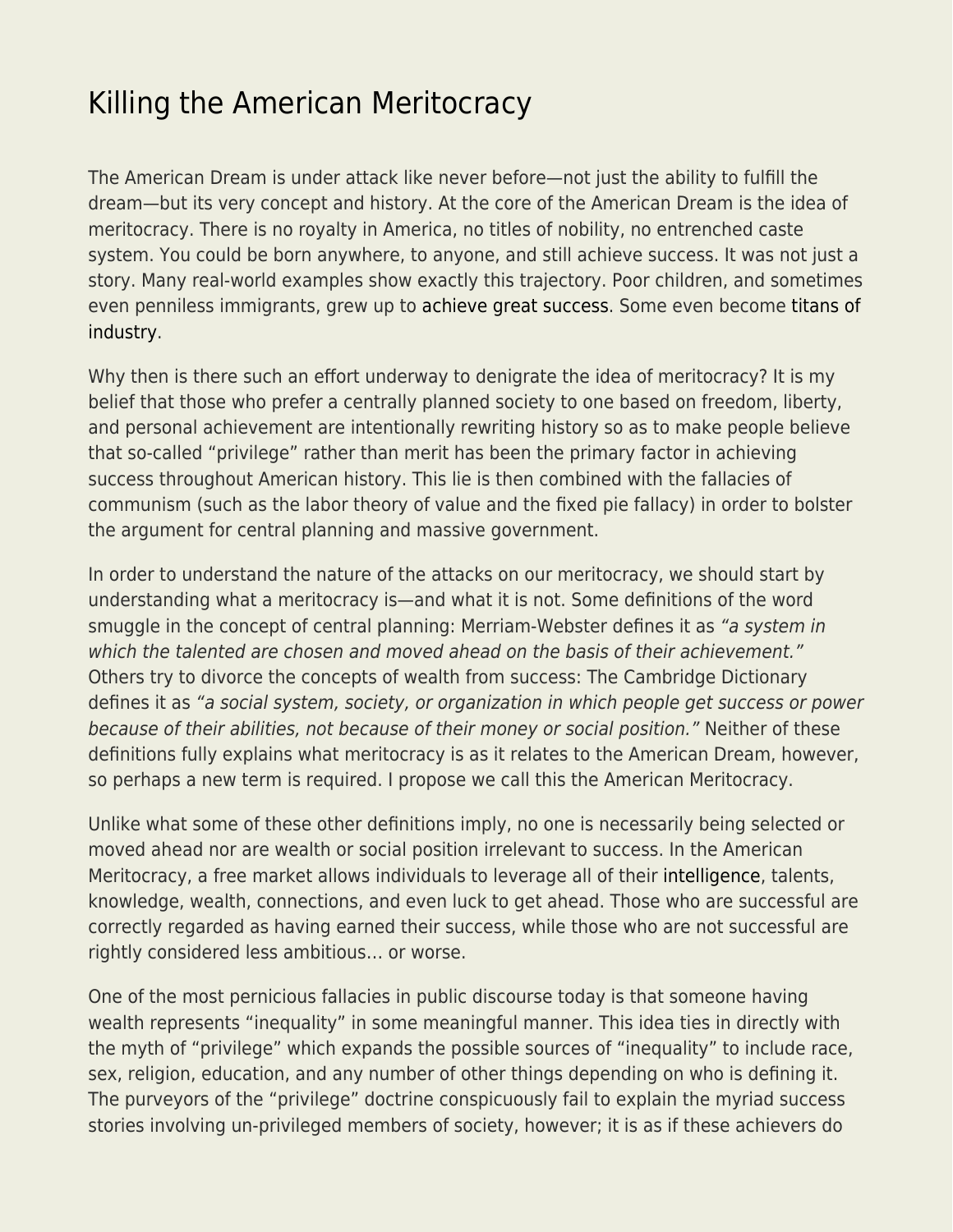not merit their consideration. They will happily prattle on with anecdotes of the single mother working three jobs while accumulating more credit card debt each month, yet fail to mention the single mothers who save money, start businesses, win awards, and send their kids on to college. If confronted with these inconvenient tales of success, they will hand-wave them away as irrelevant outliers, falling back on statistics that prove little more than that people who are successful tend to be exceptional in many ways.

Behind the fallacy of "privilege" are two fundamental communist doctrines. The first is the labor theory of value, which posits a direct correlation between the value of a good or service and the labor required to produce it. The irrationality of this concept is easily seen in comparing two works of art. Both could be the same size, use the same materials, and take the same amount of time to complete, yet one could be worth millions while the other might be worth little or indeed be judged as truly worthless. The only difference between them is the perceived talent of the artist.

I say "perceived talent" because value is not actually an inherent quality of a good or service. Utility and scarcity may be inherent qualities in some cases, but value is always externally ascribed. Both pieces of art may be one-of-a-kind creations, so they would theoretically have equal scarcity, and both would fill an empty wall with equal aplomb, so again, their utility should be equal. Why then is one worth a million dollars and the other unsold? Because their value (like their beauty) is in the eye of the beholder. Be it because of the identity of the artist or certain ineffable qualities in his work, prospective buyers will ascribe far more value to one piece than to another with little or no regard to the quantity of labor involved in its production.

One could labor for a great many hours digging an unwanted ditch and then labor for hours more refilling it without ever having created any value for anyone. Likewise, one can spend their life in a dead-end job asking if folks "want fries with that?" without ever producing \$15 worth of value in an hour. Indeed, with the proliferation of self-serve kiosks with flawless knowledge of ingredients and prices combined with perfect memories and increasing speeds, we may soon see a day when the ability to mumble about the availability of supplemental fries has no marketable value at all.

The second fundamental communist canard that underpins the delusion of "privilege" is the fixed-pie fallacy. Economist Milton Friedman summed up this pervasive error well when we said, "Most economic fallacies derive from the tendency to assume that there is a fixed pie, that one party can gain only at the expense of another." We hear this daily rhetoric expressed as concerns about "income inequality" and the supposedly unfair achievements of the "top 1% wealthy" who are nearly universally regarded with suspicion and envy thanks to the prevalence of this particular fallacy.

Skewed statistics suggest that these "Monopoly Man" caricatures have achieved their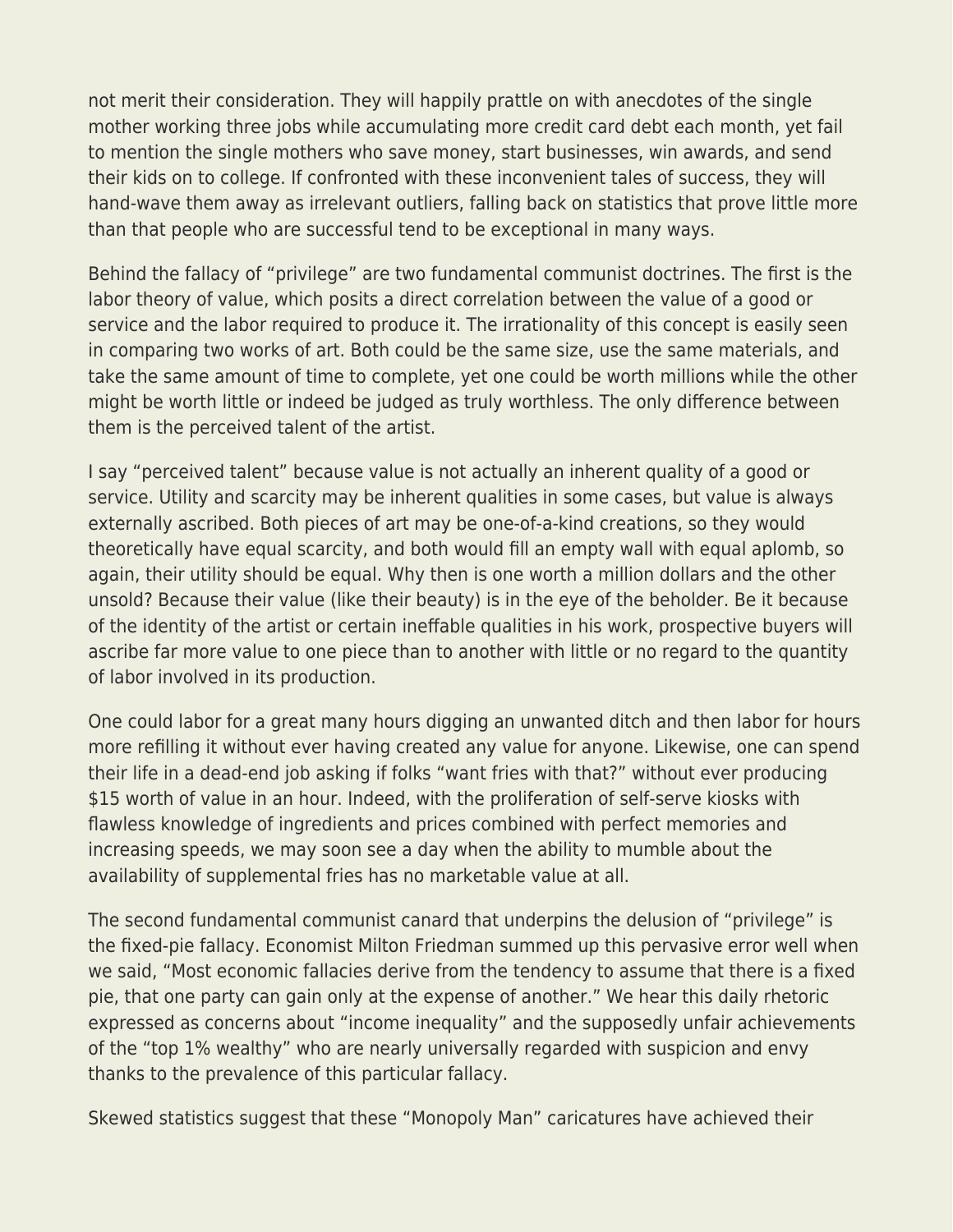wealth by plundering the poor, yet these one-sided figures conveniently ignore that "the poor" are richer than ever before, enjoying far more luxuries and longer lives than their historical counterparts. Yes, the "rich" may enjoy a larger percentage of the pie today, but the pie itself is many times larger—and here's the kicker—it has grown so much larger primarily because of the [investments](https://parrishmiller.com/blog/profit-investment/) and contributions of those supposedly "evil" rich folks.

Look at it using simple math. If there is a 10-inch pie and you have two slices, how much pie would you have? Now imagine a 10-**foot** pie of which you have only one slice. To some people, this would be a tragedy, an unconscionable increase in "pie inequality" because you have just one-eighth of a total pie rather than the one-fourth you had before. But is this a reasonable way to measure things? (For the record, if you had 2 of 8 slices of a 10-inch pie, you would have approximately 19.6 square inches of pie. If you had 1 of 8 slices of a 10-foot pie, you would have 1,413.7 square inches of pie, an increase of 721%.)

While it is certainly true that state intervention has made the free market far less free than it could be, the American Meritocracy is still alive and well. Yes, due to taxes, regulations, and occupational licenses, it is more difficult to achieve success than it would be in a fully free market, but there are still virtually limitless opportunities for anyone who is willing [to](https://parrishmiller.com/blog/poverty-success/) [put in the necessary effort and to make the necessary sacrifices.](https://parrishmiller.com/blog/poverty-success/)

It is okay to be poor. Some people do not prioritize wealth creation, and that is their right. The problem is when they start blaming their poverty on other people or on "the rich" or "privilege" or some other external force that they claim is keeping them down. If you are poor in America, it is because you have not put in the effort necessary to become wealthy. This may seem harsh and judgmental, but that does not make it untrue. You can achieve success in the American Meritocracy, and if you do not, it is almost certainly your own fault.

Those whose ultimate goal is the eradication of the free market point to the [existence of](https://parrishmiller.com/blog/poverty-versus-prosperity/) [poverty](https://parrishmiller.com/blog/poverty-versus-prosperity/) as evidence that the free market has "failed." They suggest replacing it with "universal" handouts in the form of fully subsidized education, healthcare, family leave, and even income itself. They imagine that these subsidies can be funded indefinitely by plundering the rich—ignoring that even at its current size, the government would blow through the net worth of the rich in a matter of months. In short, they want to kill the American Meritocracy and replace it with a one-size-fits-all communist utopia where the state controls everything and all the little people live in perfect equality.

Quite the fairy tale, is it not? Without "the rich" to keep growing the pie, the pie will naturally begin to shrink and each person's "equal share" will shrink too. Add in an everexpanding population, and the predictable economic contractions will guarantee worse outcomes across the board. Instead of some people living in poverty, everyone will live in poverty, and there will be no system in place to facilitate escaping it.